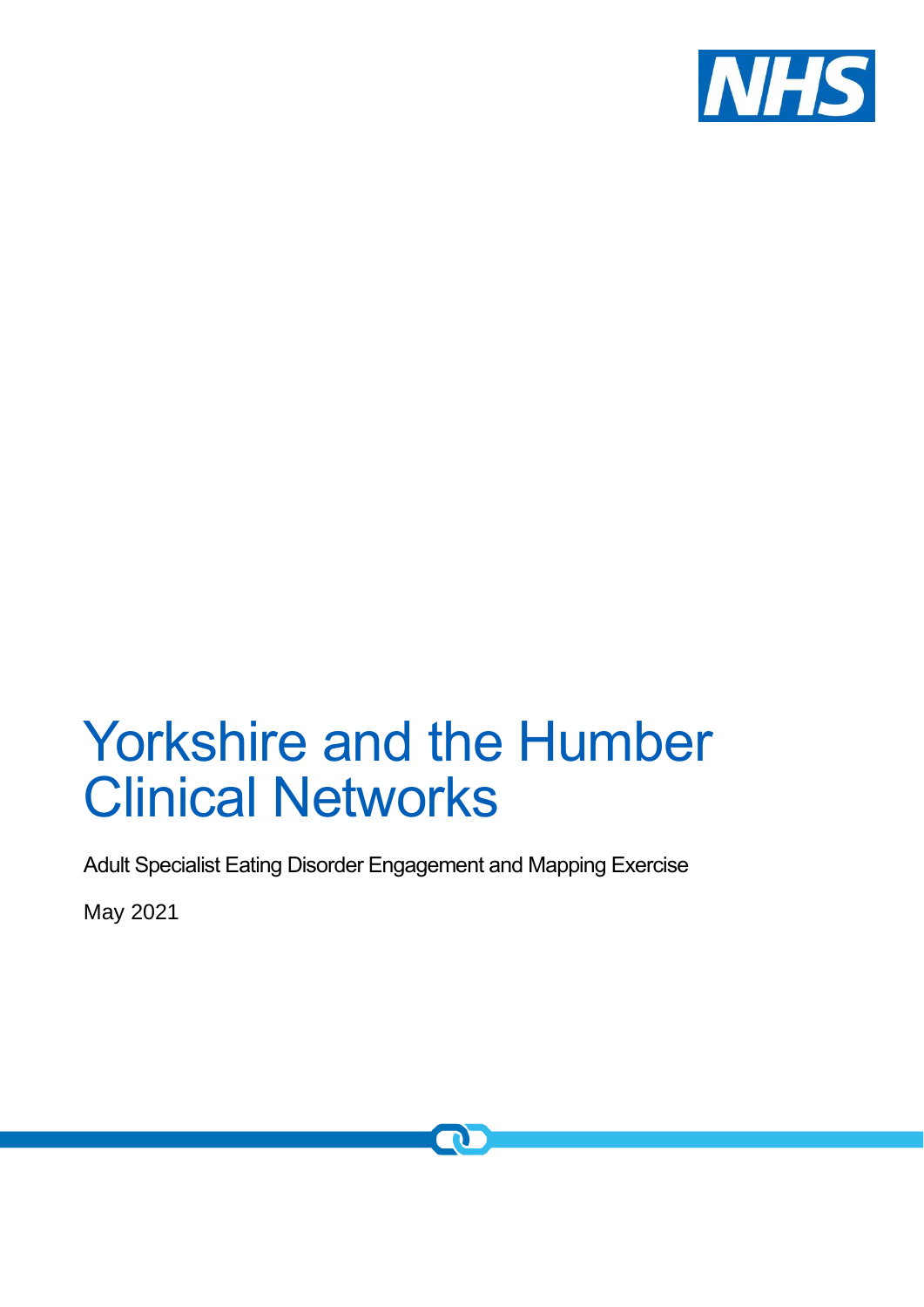### **Contents**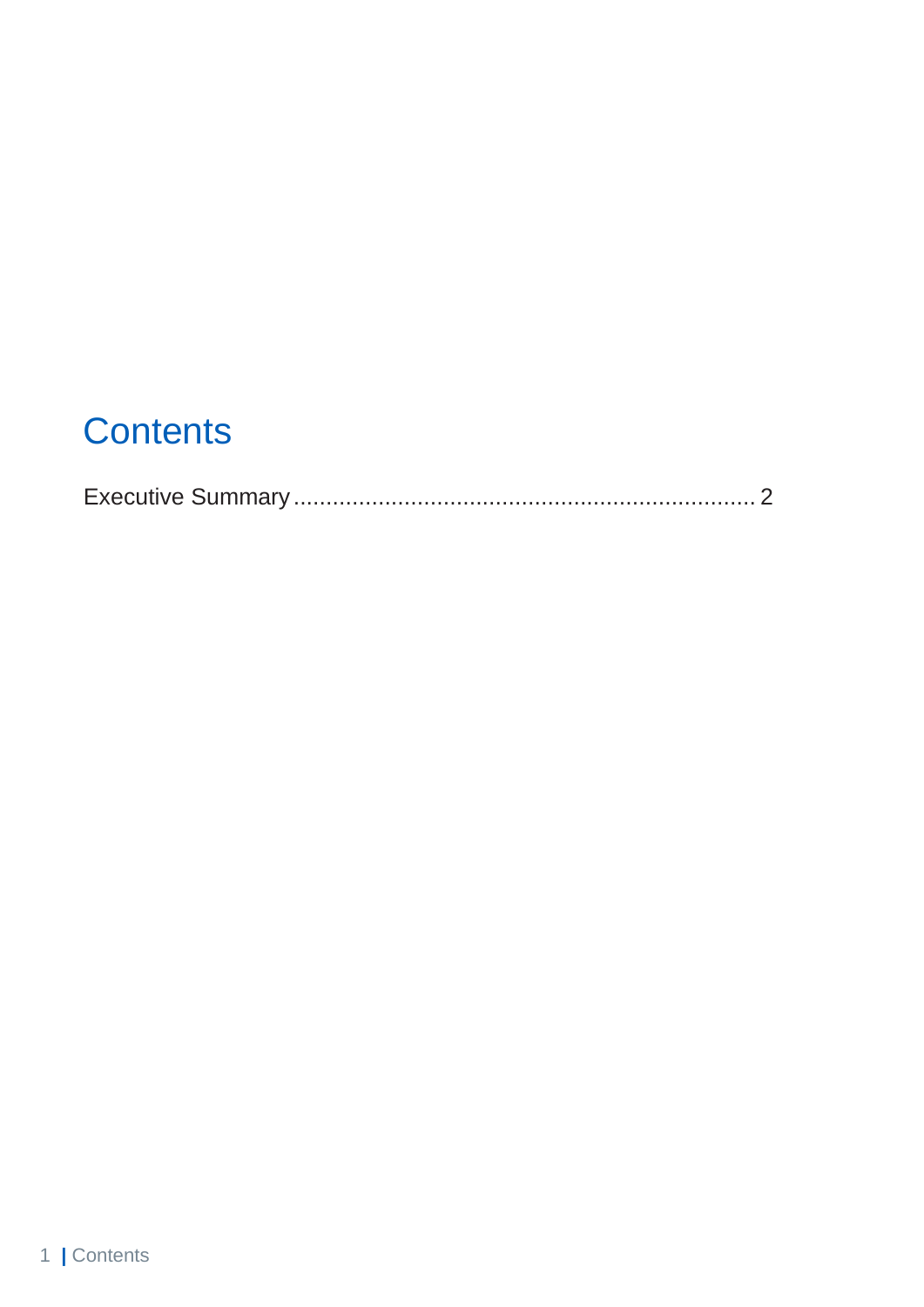# <span id="page-2-0"></span>Executive Summary

#### **1. Introduction**

Yorkshire and the Humber Clinical Networks identified a need to improve engagement with Specialist Adult Eating Disorder Services (SAEDS), and to map existing Eating Disorder Services/Pathways to identify any gaps and gain clarity around transitions between Children and Young People (CYP), Community Pathways and other SEDS. This need was aligned to the NHS England and NHS Improvement Long Term Plan ambitions for mental health. Where SEDS are referred to hereafter in the document it is in relation to adult services.

Yorkshire and the Humber Clinical Networks are centrally funded by NHS England and NHS Improvement to develop and improve mental health service provision. Clinical Networks provide system leadership, support and advice to health and social care systems in line with NHS England and NHS Improvement priorities. We bring people together across professional, organisational and geographical boundaries to share best practice, challenges and learning, and improve outcomes for patients and their families.

Two Clinical Leads were appointed on a fixed term secondment from December 2020 to 31<sup>st</sup> March 2021 to undertake a literature review, the mapping exercise, and support dissemination of its findings via this report, poster and a Learning and Sharing Event.

#### **2. Methodology**

A scoping exercise began with initial groundwork to identify the existence of local services with whom the mapping exercise should be undertaken. A literature review took place and an online questionnaire was then developed. The questionnaire underwent scrutiny from a representative from the National Eating Disorder Clinical Reference Group, an Expert by Experience, Older Peoples Mental Health professionals and piloted with a SEDS. The questionnaire was then adjusted based on comments and recommendations. SEDS were identified via the BEAT website ([HelpFinder](https://helpfinder.beateatingdisorders.org.uk/)  - [Beat \(beateatingdisorders.org.uk\)](https://helpfinder.beateatingdisorders.org.uk/)) and/or signposted by SEDS. Challenges were indicated in this aspect of the Mapping Exercise: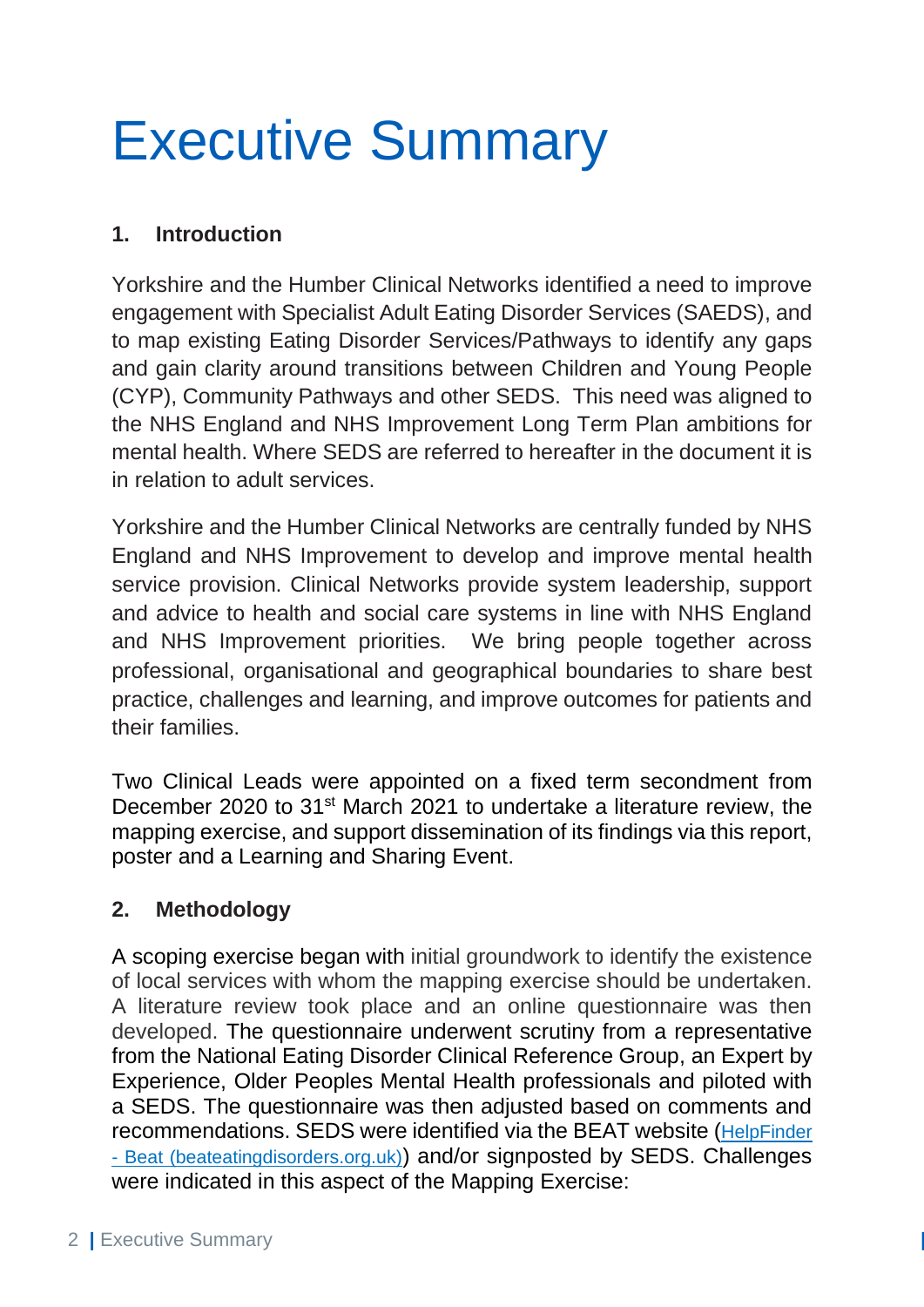- 1. Identifying contact details for respective service
- 2. Time and capacity to complete Mapping Exercise due to competing Service demands during the COVID-19 pandemic and ongoing associated pressures e.g. roll out of vaccines

Seventeen Services across Yorkshire and the Humber were contacted regarding the Mapping Exercise and asked to identify a named Lead and agree to complete the Mapping Exercise; thirteen Services responded and were sent the questionnaire to complete.

The questionnaire requested information on:

- Service Information; inpatient, outpatient, day patient
- Prevalence data of total and accepted referrals
- Gaps in service provision
- Treatment provision across different diagnoses, paying special attention to the provision of NICE recommended treatments.

Each service representative completing the questionnaire was asked the same questions, however appropriateness of questions varied based on service. Discrepancies in the level of detail in service summary (in the main body of this report) reflect that not all questions were necessarily appropriate for each service to answer. Key trends in the data and poignant themes are highlighted across services within the executive summary and a more detailed description of services is given in the main body. Time did not permit follow up interviews.

The final Adult Specialist Eating Disorder Engagement and Mapping Exercise Report (April 2021) includes information about the twelve Services who responded. A draft version of this report was shared with Experts by Experience for comment and recommendations.

#### **3. Service Information**

#### Inpatient

A total of four out of twelve service respondents reported providing an inpatient service. Two of these inpatient services use absolute weight measure and/or BMI threshold holds as part of inclusion/exclusion criteria with other measures used alongside to ensure that BMI is not the sole determinant of treatment provision. Two of the four services did not include BMI as an inclusion/exclusion criterion. None of the services accept self-referrals.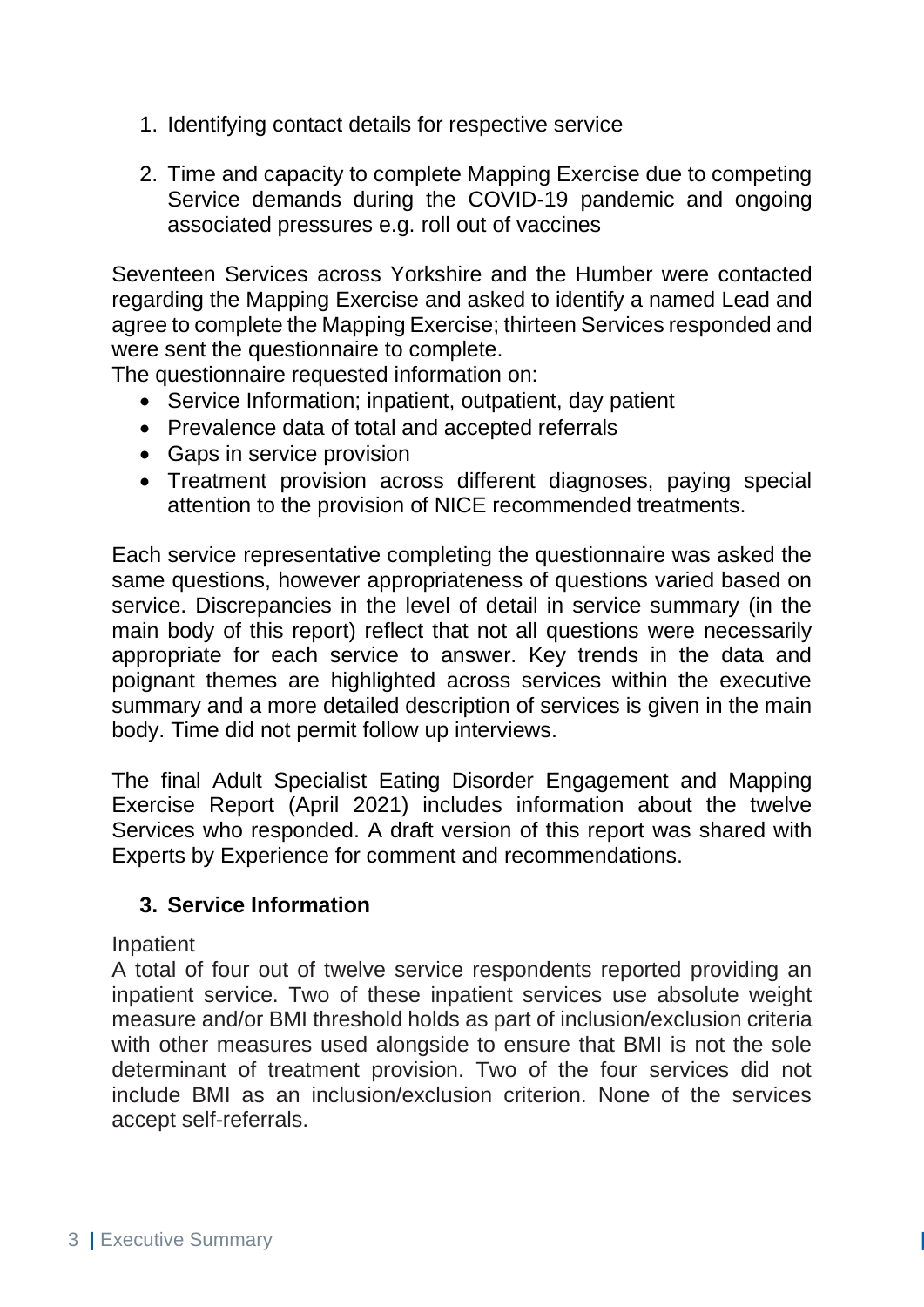#### Day Patient

Again, a total of three out of twelve service respondents reported providing a day patient service. None of these services use absolute weight measures or BMI thresholds as an inclusion/exclusion criterion for treatment provision. One of these services accepts self-referrals, one does not, and one declined to answer.

#### **Outpatient**

A total of nine out of twelve service respondents reported providing an outpatient service. Seven out of nine reported using BMI thresholds alongside other measures as part of the inclusion/exclusion criteria, two reported using no BMI thresholds and one declined to answer. Four out of nine of the outpatient services accept self-referrals and five do not.

#### All services

Across all service levels four out of twelve reported accepting referrals for weight management where weight gain/obesity is the primary presentation. Seven out of twelve services do not accept referrals with this presentation.

#### 4. **Prevalence Across the Region**

Prevalence was assessed by asking services for referral rates, specifically in terms of total and accepted referrals. Five out of twelve services declined to provide complete prevalence data, one service provided for their day patient service but not for outpatient as the information was unavailable to them. Across a total of four inpatient, three-day patient and nine outpatient pathways, 57% identified as having an increase in prevalence, with one service identified experiencing an increase of almost half. Exact rates are provided in the main body and in Appendices A-L.

#### Inpatient

Two out of four inpatient services have experienced an increase in referrals over the last two years and two services did not provide data.

#### Day Patient

Two out of three of the day patient services have experienced an increase in referrals over the last two years and one service experience a decrease in referrals.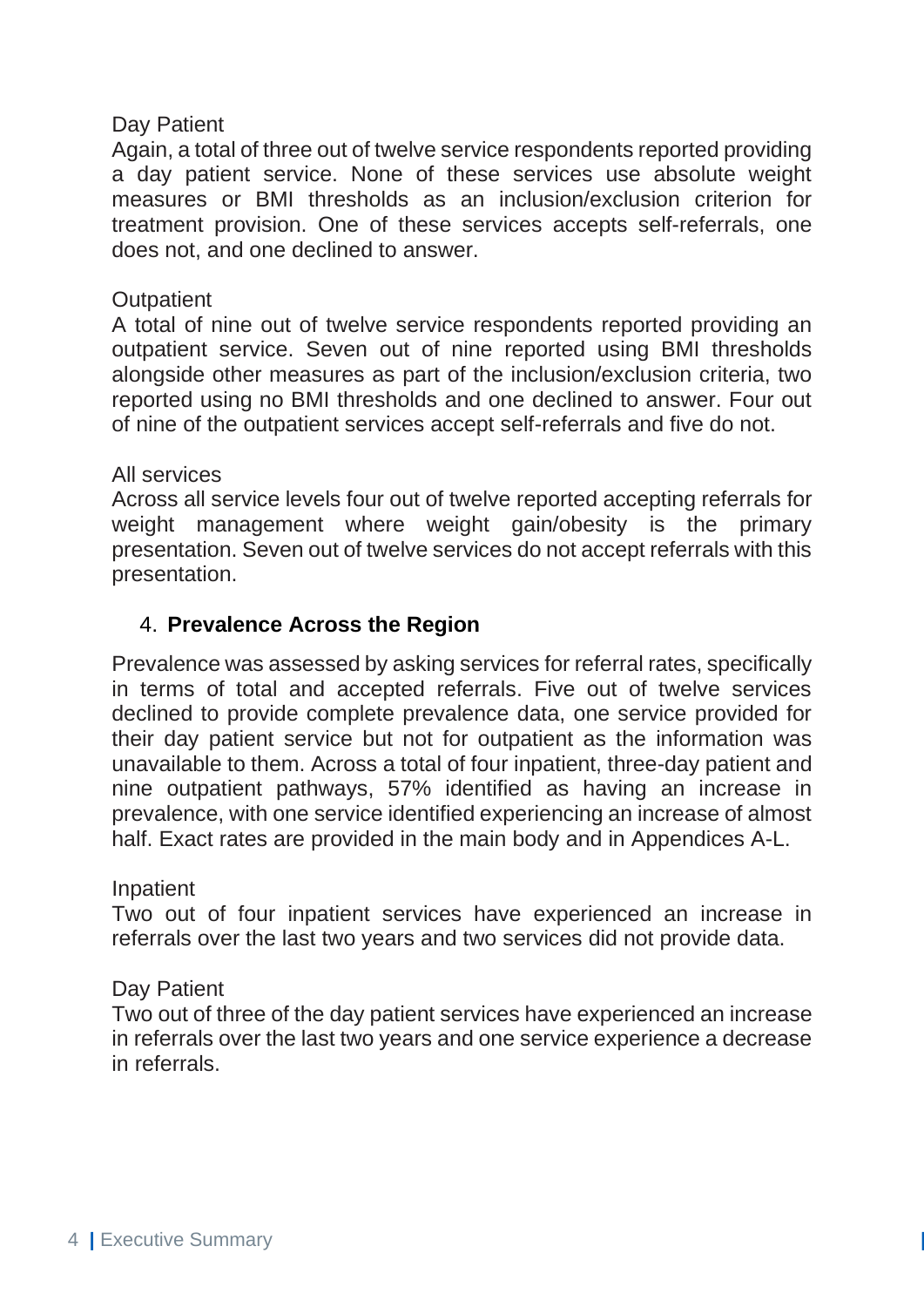#### **Outpatient**

Five of the outpatient services provided prevalence data. Four of these services had experienced an increase in referrals and one service had experienced a decrease.

#### 5. **Treatment Provision**

#### Treatment by diagnosis

Below is a table showing the frequencies of treatment provision across service in terms of diagnoses. This figure does not detail the modality of treatment or whether it is clinical or supportive. This will be discussed in the main body of the report.

#### **Figure 1. Showing the frequencies of treatment provision across services by diagnoses.**



#### Additional treatment provision

Across all services, four reported providing nasogastric feeding. Eight out of twelve reported providing MARSIPAN groups, three were unsure and one did not. Out of twelve services, six reported providing treatment for someone detained under the Mental Health Act and four did not.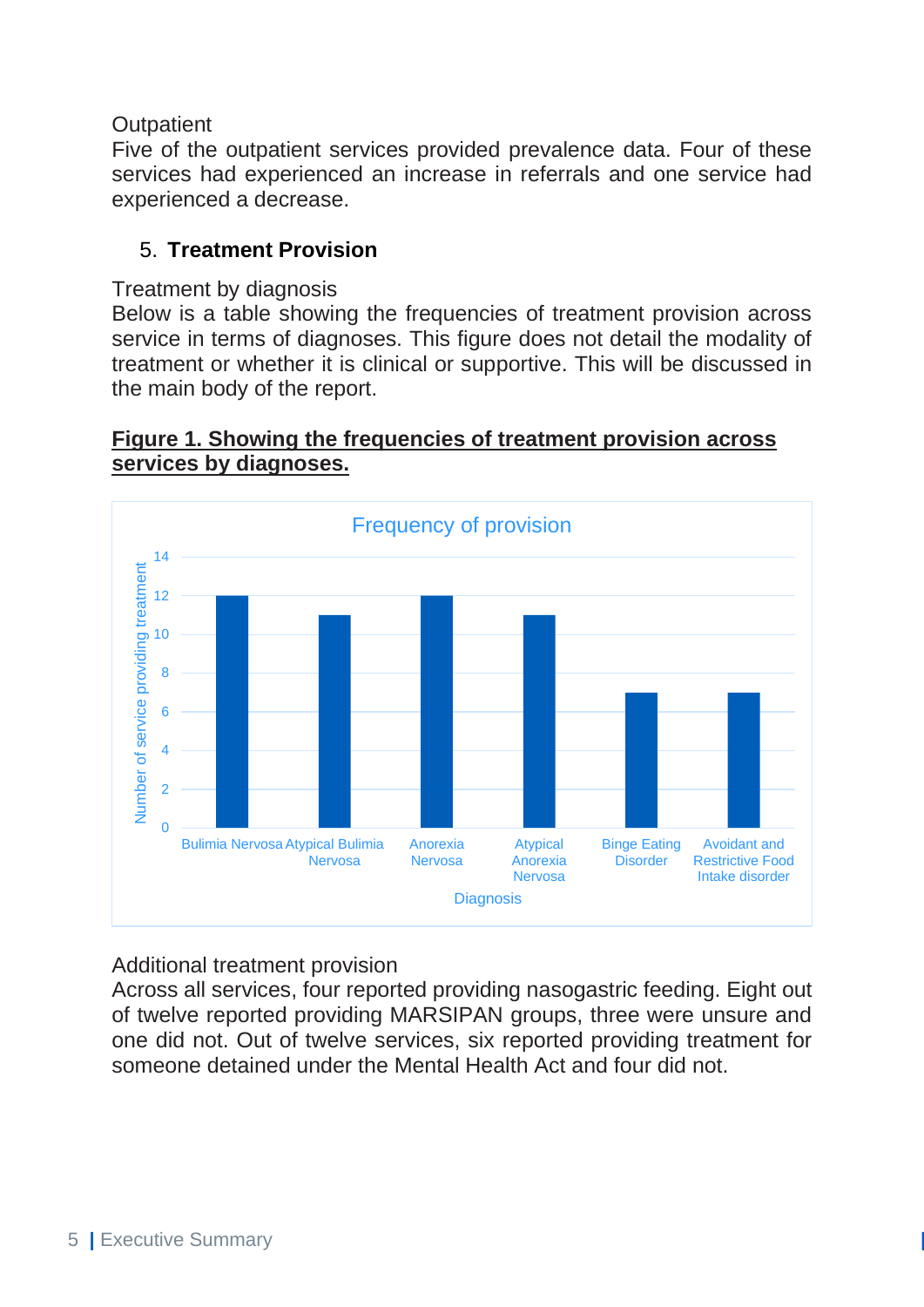Adaptations for different groups

Services were asked to provide data on adaptations to treatment that will be provided for individuals with additional needs. Please see figure 2 for the frequency of treatment adaptations.





#### **6. Gaps in Service Provision**

All services were asked to identify any gaps in service provision. A more detailed breakdown is given in the main body, but the following were identified as the main themes across services:

- Demand exceeding capacity
- Lack of funding
- Lack of community services within the locality to discharge patients to
- Lack of inpatient services
- Patients needing to travel outside of their locality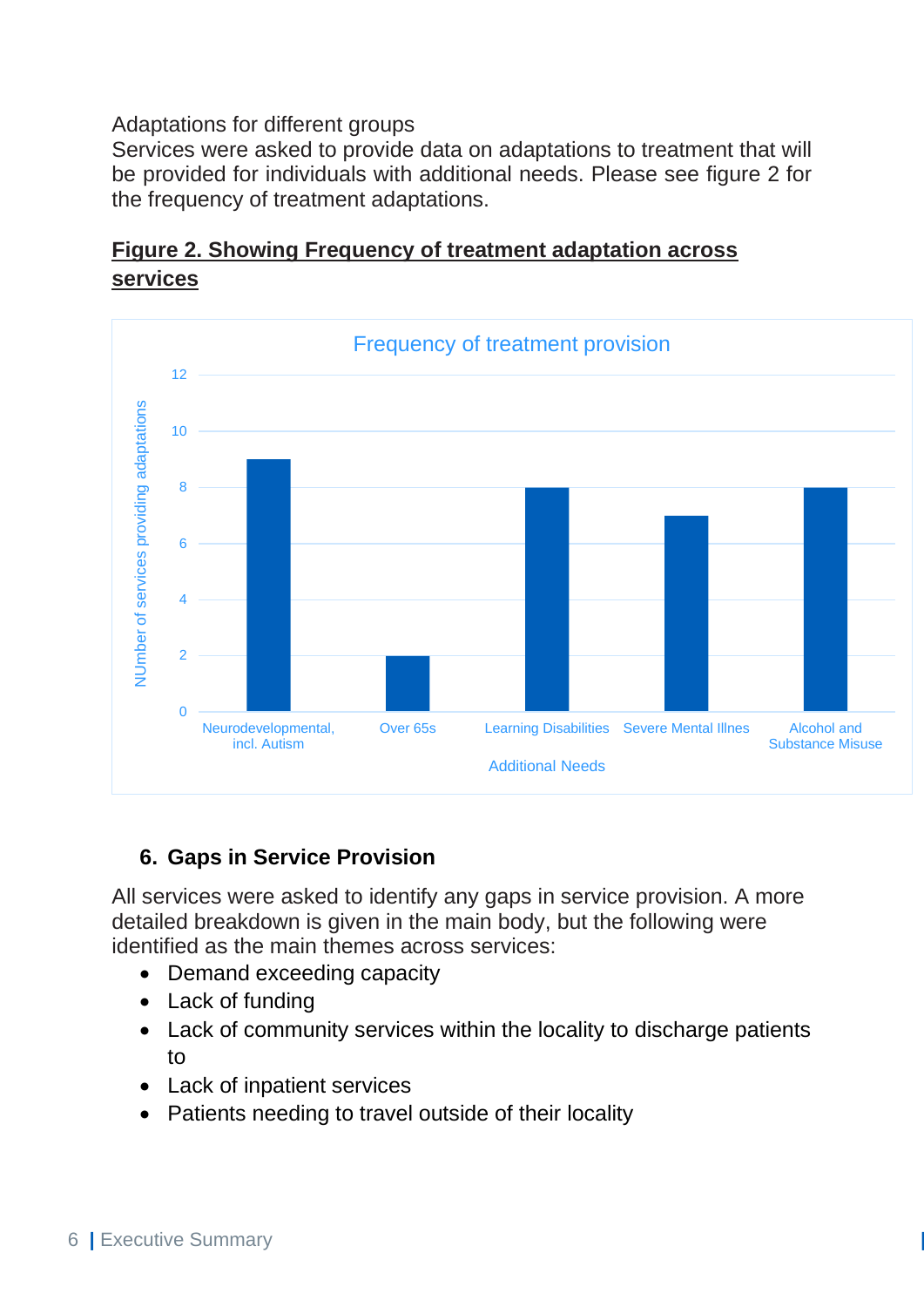#### **7. Summary**

Twelve out of thirteen Services who were sent the Mapping Exercise questionnaire (92%) completed and agreed participation in stakeholder Webinar. An initial contacts list of each of these Services and geographical representation has been collated. This is the first engagement exercise by Yorkshire and the Humber Clinical Network for SEDS to share their pathways, identify gaps and training needs. This exercise will enable further opportunities for collaborative working, sharing of good practice/needs with other SEDS and also identifying good practice and support needs with transitioning SED CYPs.

#### **Figure 3. Showing services and geographical representation across Yorkshire and the Humber**



"*I think the mapping exercise is important as it provides transparency about services available in the area and the different referral criteria. As a patient this should make it easier to access services more quickly. This will hopefully avoid some of the stress and deterioration in health that I experienced as I struggled to get help and support*." Sarah, Expert by Experience

*"I read through the Executive Summary. I'm a little surprised that so many services are saying they use other measures alongside BMI. I never saw any evidence of that in my experience with XXXXX and wasn't asked about my other symptoms or behaviours in the referral process. Their website still states your BMI must be under a certain limit to be referred. Anyway, I'm sure the mapping exercise will start to*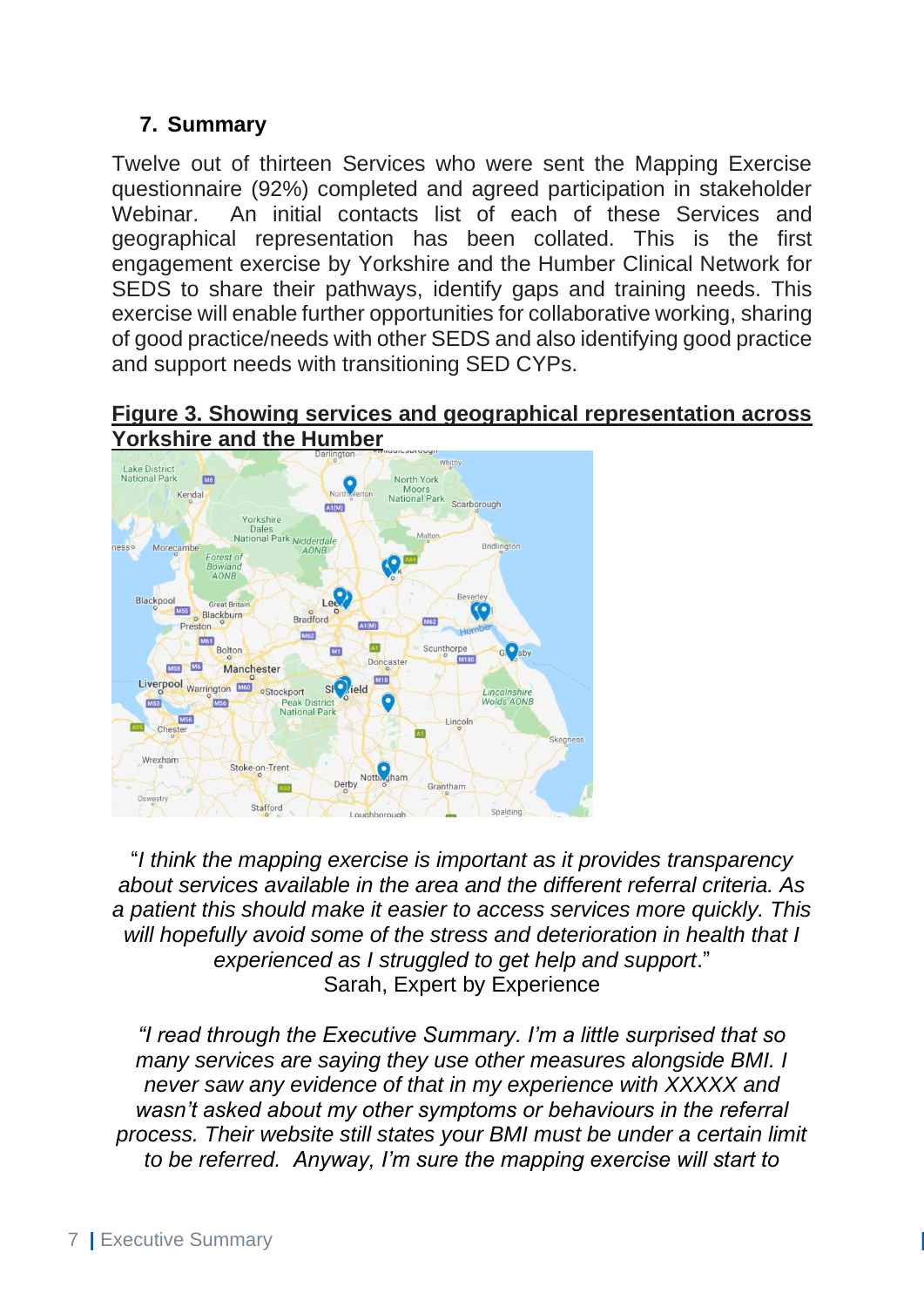*identify some of the issues that are important to people accessing these services and will do a lot of good. I'm really pleased you have done it during the Pandemic as this was when I found getting help the hardest time*." Jane, Expert by Experience

#### **8. Recommendations:**

1. Specialist training sessions should be offered to all applicable specialist services (Autism, ARFID, Diabetes, etc) wherever possible, to address the identified training needs.

Further mapping is required with a focus on CYP to identify any possible transitional themes or issues across the age span. This is a focus in the CYP benchmarking survey taking place in April 2021.

- 2. Establish an Adult Specialist Eating Disorder Learning Collaborative to enable sharing of good practice, training, merging pathways for developing new pathways across ICSs, etc. Future consideration to be given to an All-Age group.
- 3. Identify where there are gaps across the geographical footprint and clinical footprint e.g. accessing Assessment /treatment for ARFID /BEDS etc.
- 4. Yorkshire and the Humber Clinical Networks to engage with all Primary Care and Community Services in the region in the establishment of an Adult Eating Disorder Learning Collaborative, to enable sharing of good practice, training, merging pathways for developing new pathways across ICSs, etc.
- 5. There are differences in the evidence-based treatments currently available at the SEDS. Benchmark current provision against National Guidance, which will provide further information around gaps, unmet need and training opportunities.
- 6. There is a limited availability of Eating Disorder prevalence data. Prevalence data collected during the exercise should be used to inform development of a national data set.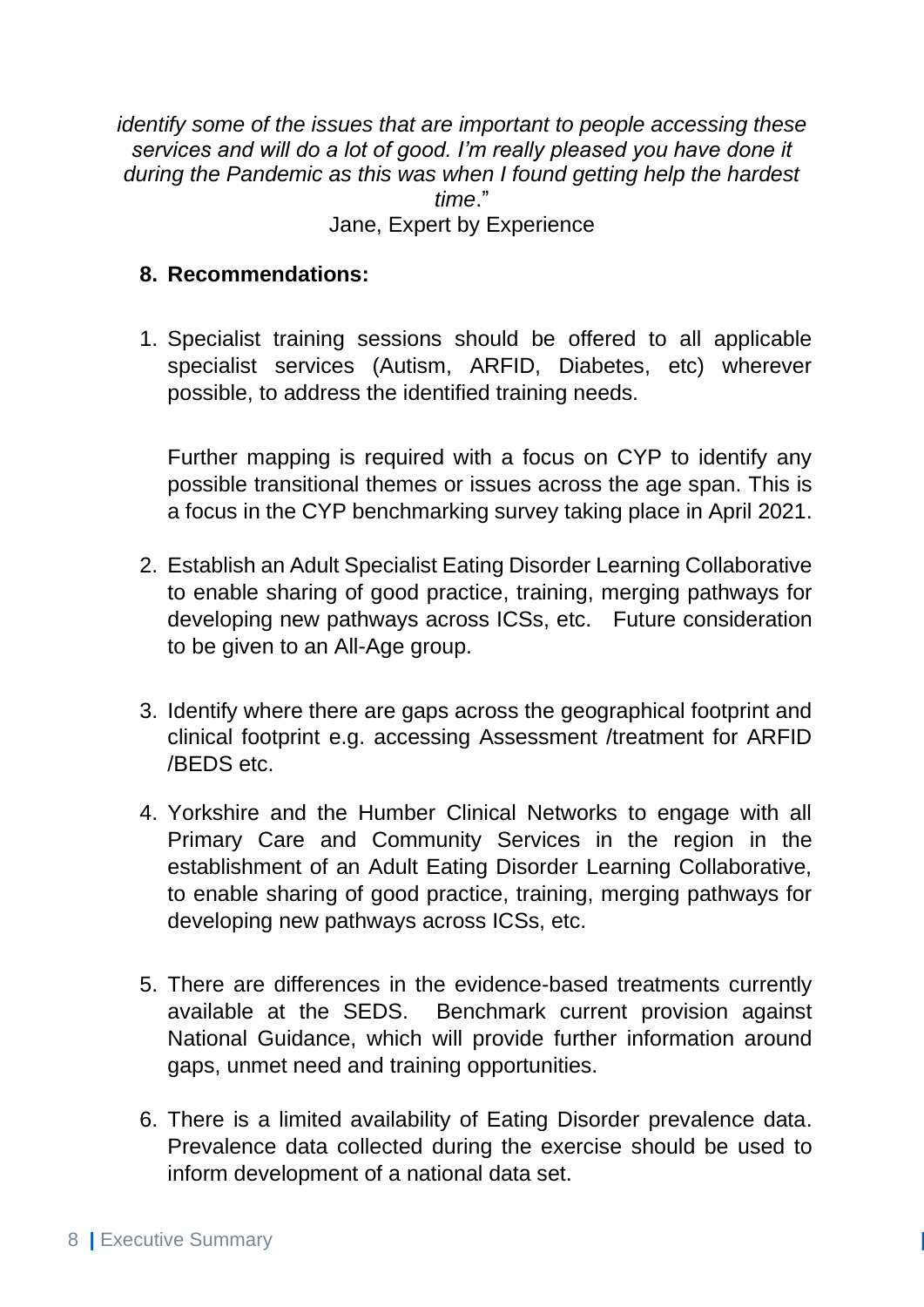#### **Key Contributors:**

Dr Suzanne Heywood-Everett, Consultant Clinical Psychologist Bradford District Care NHS Foundation Trust & Clinical Lead Adult Eating Disorders, Clinical Network (Yorkshire and the Humber) *Main Author* Laura Ansboro, Clinical Network Manager - Mental Health, Clinical Networks (Yorkshire and the Humber) Natalie Fox, Quality Improvement Lead – Mental Health, Clinical Networks (Yorkshire and the Humber) Denise Friend, Quality Improvement Manager – Mental Health, Clinical Networks (Yorkshire and the Humber) Jane, Expert by Experience Katherine Haley, Assistant Psychologist, Bradford District Care NHS Foundation Trust Ursula Philpot, Dietitian; Clinical Reference Group Sarah, Expert by Experience Naomi Turgoose, Clinical Lead, Rotherham, Doncaster and South

Humber NHS Foundation Trust & Clinical Lead Adult Eating Disorders, Clinical Network (Yorkshire and the Humber)

Jenna Wallhead, Quality Improvement Manager – Children and Young People's Mental Health, Clinical Networks (Yorkshire and the Humber) Dr Anne Worrall-Davies, Clinical Lead for Eating Disorders (Children and Young People)

#### **ACKNOWLEDGEMENTS**

This paper is the result of collaborative working and consultation with experts through experience, partnership organisations and All Age Eating Disorder Working Group. Appreciation, thanks and recognition is especially given to the main authors and contributors who are listed in alphabetical order above. Sincere thanks are additionally extended to the experts by experience and finally to all the Services who have spent valuable time contributing to this Mapping Exercise.